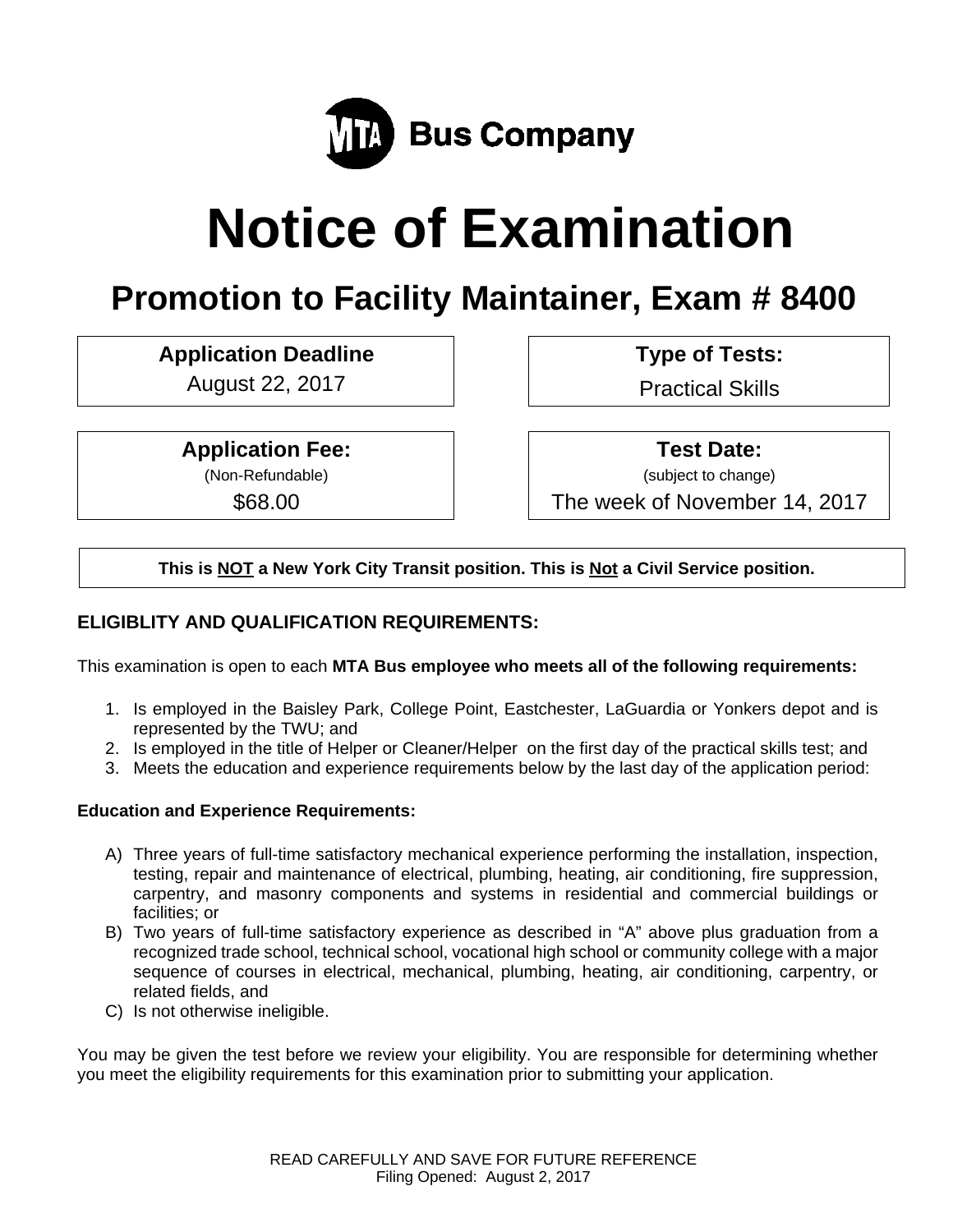**JOB DESCRIPTION:** Under Supervision, Facility Maintainers perform general facility/building maintenance work at MTA Bus depots, repair shops, buildings and facilities. They install, test, repair and maintain electrical, plumbing, air conditioning and heating systems. Perform minor carpentry, masonry work and repair fire suppression and bus wash/lift/fuel systems; change filters; paint; repair flooring and walls; keep records; prepare reports and perform related work.

Some of the physical activities performed and environmental conditions experienced by Facility Maintainers are: driving, loading and unloading light utility trucks, operating fork and platform lifts, lifting and carrying heavy tools and equipment, lifting equipment overhead, climbing and descending ladders, working at heights up to 50 feet, using hand and power tools, working on rooftops, crouching and kneeling to reach equipment being repaired, making visual inspections of equipment, distinguishing color-coded wiring, reading blueprints and schematics and working outside in all weather conditions.

Special Working Conditions: Facility Maintainers may be expected to work various shifts including nights, Saturdays, Sundays and holidays.

(This is a brief description of what you might do in this position and does not include all the duties of the position.)

**SALARY- MTA BUS:** *Baisley Park, College Point, Eastchester, LaGuardia and Yonkers* – The current minimum salary is \$24.7552 per hour for a 40 hour week increasing to \$35.3657 per hour after 3 years. These rates are subject to change.

# **REQUIREMENTS TO BE APPOINTED:**

**Driver License Requirement for Helpers:** At the time of promotion, you must possess a Class B Commercial Driver License valid in the State of New York and no disqualifying restrictions.

**Driver License Requirements for Cleaner/Helpers:** At the time of promotion, you must possess either:

- 1. A Class B CDL valid in the State of New York and disqualifying restriction: or
- 2. A Motor Vehicle Driver License valid in the State of New York and a Learner's Permit for a Class B CDL valid in the State of New York and disqualifying restrictions.

Employees being considered for promotion must provide proof of residence in the State for which the license and/or permit was issued. If you have moving violations, a license suspension or an accident record, you may be disqualified. This license must be maintained for the duration of your employment in this assignment.

**Drug Screening Requirement:** You must pass a drug screening in order to be promoted and if promoted, you will be subject to random drug and alcohol tests for the duration of your employment. Additionally, if you have tested positive on a drug or alcohol test or had a refusal to test during pre-employment or while employed by a Federal DOT-regulated employer during the applicable period, you must have completed the Substance Abuse Professional (SAP) process required by federal law in order to be appointed to this safetysensitive position...

**Pre-Promotional Evaluation:** All promotions are subject to pre-promotional evaluations.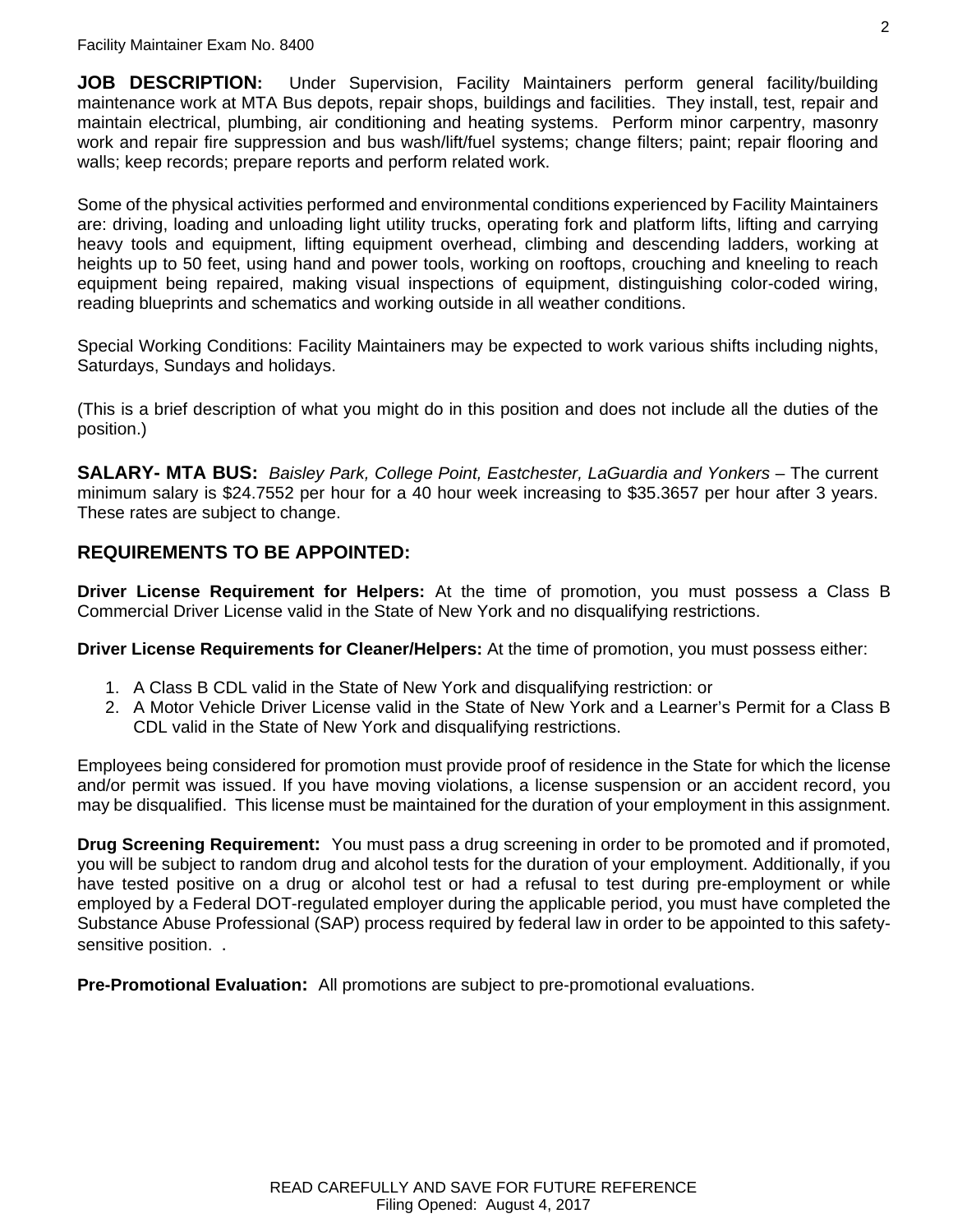# **HOW TO OBTAIN AN APPLICATION:**

During the application period you may obtain an *Application* for this examination online at http://www.mta.info/nyct/hr/appexam.htm or in person at the MTA New York City Transit Exam Information Center as indicated below:

**MTA New York City Transit Exam Information Center**: Open Monday through Friday, from 9 am to 3 pm, in the lobby at 180 Livingston Street, Brooklyn, New York. Directions: take the A, C, F or R trains to the Jay Street-Metro Tech Statin, or the 2 or 3 train to the Hoyt Street Station.

# **REQUIRED FORMS:**

- **1.** *Application* **for Examination:** Make sure that you follow all instructions included with your application form, including payment of fee.
- **2.** *Education and Experience Test Paper***:** Write your social security number in the box at the top of each page, and the examination title and number in the box provided. This form must be filled out completely and in detail for you to receive your proper rating. Keep a copy of your completed *Education and Experience Test Paper* for your records.
- **3.** *Foreign Education Fact Sheet* **(Required only if you need credit for your foreign education for this examination):** If you were educated outside the United States, must have your foreign education evaluated to determine its equivalence to education obtained in the United States. The services that are approved to make this evaluation, as well as instructions on how to submit this evaluation are listed in the Foreign Education Fact Sheet included with your application packet. When you contact the evaluation service, ask for a "document-by-document" (general) evaluation of your foreign education.

# **HOW TO SUBMIT AN APPLICATION AND PAY THE APPLICATION FEE:**

If you believe you meet the requirements in the "How to Qualify" section, you must apply by mail.

New York City Transit will **not** accept *Applications* in person.

#### **Applications by Mail must:**

- 1. Include all of the required forms, as indicated in the Required Forms section above.
- 2. Be postmarked by the last day of the application period.
- 3. Be mailed to the address in the "Correspondence Section" of this notice.
- 4. Include the appropriate fee in the form of a money order.

#### **The Money Order (Postal Money Order Preferred) must:**

- 1. Be made payable to NYC Transit.
- 2. Be valid for one year.
- 3. Have the following information written on it: your name, home address, the last four digits of your social security number, and the exam title and exam number.

Save your money order receipt for future reference and proof of filing an *Application*.

#### **Cash and personal checks will not be accepted.**

#### **ADMISSION LETTER:**

An *Admission Letter* will be mailed to you about 10 days before the start date of the practical skills test. If you do not receive an Admission Letter at least 4 days before the test date, you may obtain a duplicate letter at the MTA Exam Information Center located in the lobby of 180 Livingston Street, Brooklyn, NY 11201. Mondays through Fridays, 9 AM to 3 PM. A paper copy of the *Admission Letter* is your ticket for admission to the test. Employees are responsible for keeping their addresses up to date. Only the address on file with New York City Transit/MaBSTOA/MTA Bus will be used to mail correspondence.

> READ CAREFULLY AND SAVE FOR FUTURE REFERENCE Filing Opened: August 4, 2017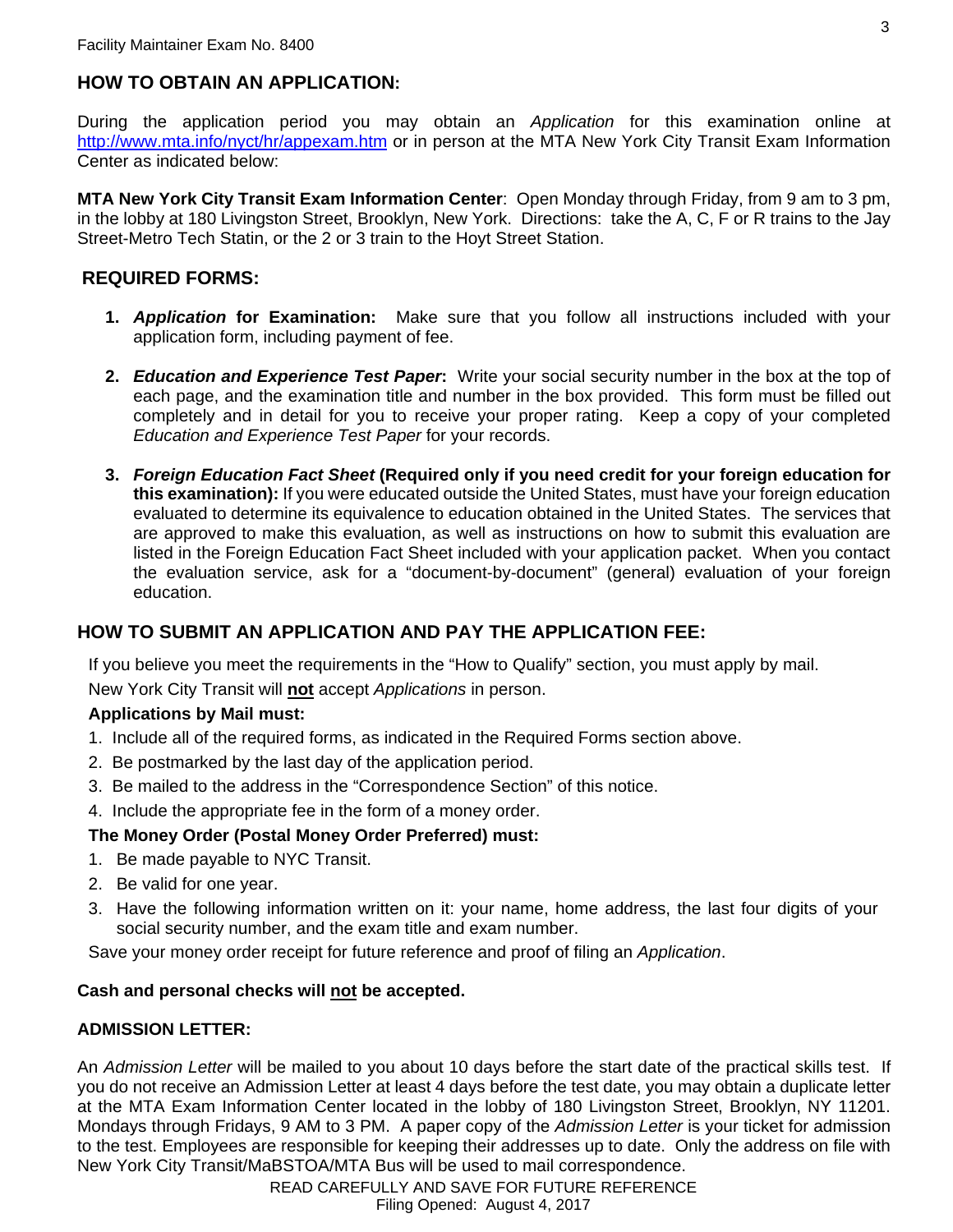# **THE TEST:**

You will be given a practical skills test. It will measure your ability to install, inspect, test, repair and maintain a facility's electrical, plumbing, heating, air conditioning, fire suppression, carpentry and masonry components and systems. A score of 70 is required to pass.

If you pass the practical skills test, your score on this test will determine 85% of your final score. Your seniority will determine the remaining 15%. Therefore, your score on the practical skills test and your seniority rating will determine your place on a list that is established for Promotion to Facility Maintainer.

You must pass the test to have your seniority credited. Seniority will be calculated as follows: a base rating of 70% for all candidates who meet the eligibility requirements, plus 3% for each year of service in MTA Bus Company or one of the private bus companies consolidated under the MTA Bus Company to a maximum of 100% for 10 or more years of eligible service. Partial seniority credit will be given for each day served as an MTA Bus employee. Time served prior to a break in service of more than one year will not be credited.

# **TEST ADMINISTRATION GUIDELINES:**

**Warning:** You are not permitted to enter the test site with cellular phones, beepers, pagers, cameras, portable media players, or other electronic devices. Calculators are permitted: however, they must be handheld, battery or solar powered, numeric only. Calculators with functions other than addition, subtraction, multiplication and division are prohibited. Electronic devices with an alphabetic keyboard; or with word processing or date recording capabilities such as planners, organizers, etc. are prohibited. If you use any of these devices in the building at any time before, during or after the test, you may not receive your test results, your test score may be nullified, and your application fee will not be refunded.

Leaving: You must leave the test site once you finish the test. If you leave the test site after being fingerprinted but before finishing the test, you will not be permitted to re-enter. If you disregard this instruction and re-enter the test site, you may not receive your test results, your test score may be nullified, and your application fee will not be refunded.

**Proof of Identification:** You must present your employee ID when you arrive to take the practical skill test.

# **THE TEST RESULTS:**

If you meet the education and experience requirements and pass the practical skills test, your name will be placed in final score order on an eligible list and you will be given a list number. You will be notified by mail of your test results. If you meet all requirements and conditions, you will be considered for promotion, when your name is reached on the eligible list. The eligible list for this exam may remain in effect for up to 4 years from the date it is established.

#### **SPECIAL ARRANGEMENTS:**

**Late Filing:** Consult with your **department's Human Resource representative** to determine the procedure for filing for a late *Application* if you meet one of the following conditions:

- 1. You are absent from work for at least one-half of the application period and are unable to apply for reasons such as vacation, sick leave or military duty; or
- 2. You become eligible after the above application period, but on or before the date of the practical skills test.

**Make-Up Test:** You may apply for a make-up test if you cannot take the practical skills test on the scheduled date for any of the following reasons:

1. Compulsory attendance before a public body;

2. On-the-job injury or illness caused by municipal employment where such applicant is an officer or employee of the City;

> READ CAREFULLY AND SAVE FOR FUTURE REFERENCE Filing Opened: August 4, 2017